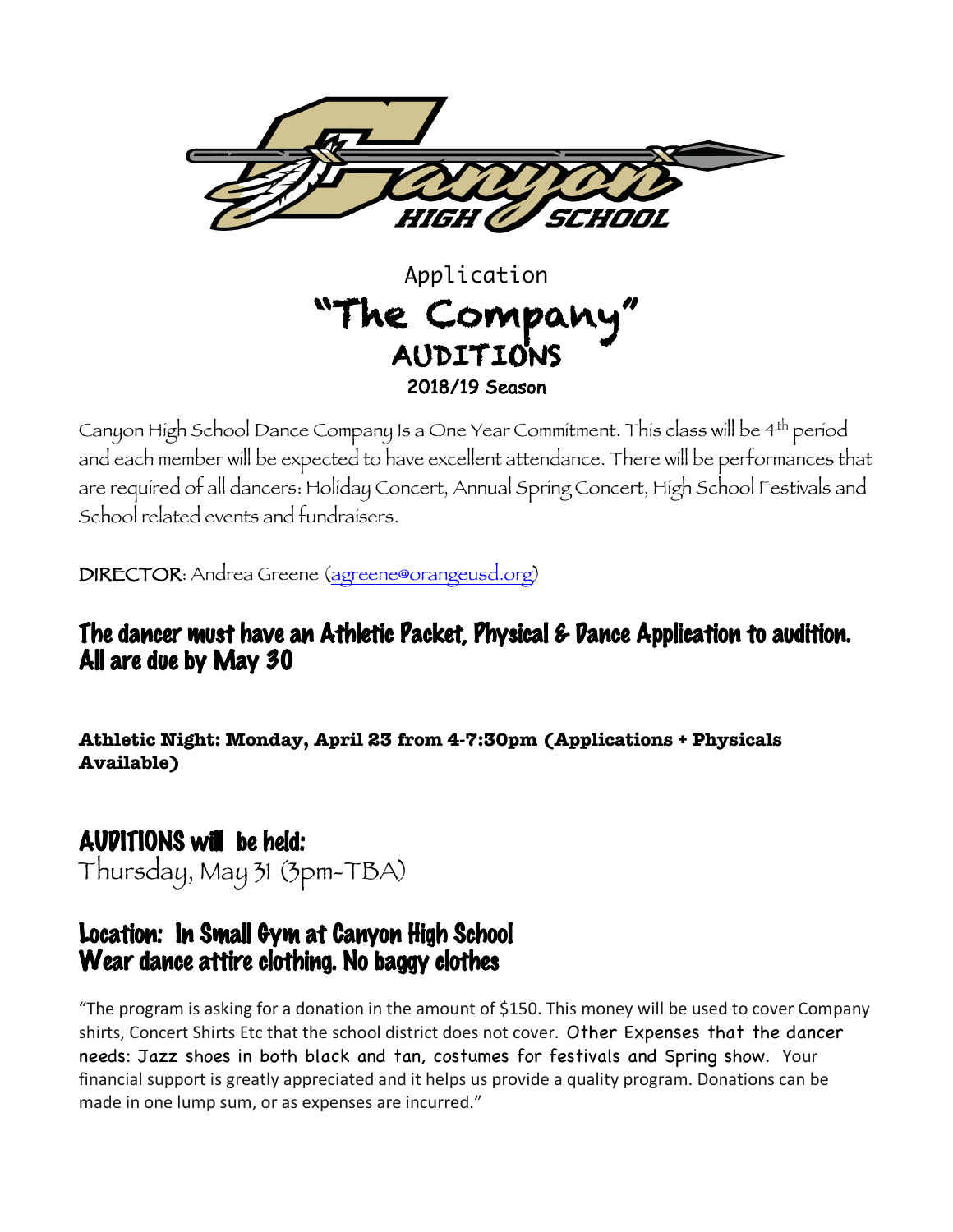#### **Pease Fill Out All 6 Parts**

Dancers are selected to be on Canyon High School "The Company" by audition only. Judges, teachers, coaches, grades, and behavior are all determinant factors in the selection process. Company members are required to maintain passing grades in all of their classes. Dancers are expected to be responsible, dedicated, and committed individuals. The Company is a place for students who have a passion for dance and a willingness to develop their character.

## PART 1

| Name:<br><u> 1980 - Jan Barat, Amerikaansk politiker (</u> |            |                  |                  |                  |
|------------------------------------------------------------|------------|------------------|------------------|------------------|
| Email: ________________________                            |            |                  |                  |                  |
| Current                                                    |            |                  |                  |                  |
| School:                                                    |            |                  |                  |                  |
| The Grade I am going into (circle one):                    | <b>9th</b> | 10 <sup>th</sup> | 11 <sup>th</sup> | 12 <sup>th</sup> |

## PART 2

#### Attach an unofficial copy of your transcripts to this application. Print from parent portal and attach to this application

## PART 3

Teacher Recommendations (Please be specific and contact me at any time to further discuss any student): agreene@orangeusd.org

\_\_\_\_\_\_\_\_\_\_\_\_\_\_\_\_\_\_\_\_\_\_\_\_\_\_\_\_\_\_\_\_\_\_\_\_\_\_\_\_\_\_\_\_\_\_\_\_\_\_\_\_\_\_\_\_\_\_\_\_\_\_\_\_\_\_\_\_\_\_\_\_\_\_\_\_\_\_\_\_\_\_\_\_\_\_\_\_\_\_\_\_\_\_\_\_\_\_\_\_\_\_\_\_\_\_\_\_\_\_\_\_\_\_\_\_\_\_\_\_\_\_\_\_\_ \_\_\_\_\_\_\_\_\_\_\_\_\_\_\_\_\_\_\_\_\_\_\_\_\_\_\_\_\_\_\_\_\_\_\_\_\_\_\_\_\_\_\_\_\_\_\_\_\_\_\_\_\_\_\_\_\_\_\_\_\_\_\_\_\_\_\_\_\_\_\_\_\_\_\_\_\_\_\_\_\_\_\_\_\_\_\_\_\_\_\_\_\_\_\_\_\_\_\_\_\_\_\_\_\_\_\_\_\_\_\_\_\_\_\_\_\_\_\_\_\_\_\_\_\_ \_\_\_\_\_\_\_\_\_\_\_\_\_\_\_\_\_\_\_\_\_\_\_\_\_\_\_\_\_\_\_\_\_\_\_\_\_\_\_\_\_\_\_\_\_\_\_\_\_\_\_\_\_\_\_\_\_\_\_\_\_\_\_\_\_\_\_\_\_\_\_\_\_\_\_\_\_\_\_\_\_\_\_\_\_\_\_\_\_\_\_\_\_\_\_\_\_\_\_\_\_\_\_\_\_\_\_\_\_\_\_\_\_\_\_\_\_\_\_

\_\_\_\_\_\_\_\_\_\_\_\_\_\_\_\_\_\_\_\_\_\_\_\_\_\_\_\_\_\_\_\_\_\_\_\_\_\_\_\_\_\_\_\_\_\_\_\_\_\_\_\_\_\_\_\_\_\_\_\_\_\_\_\_\_\_\_\_\_\_\_\_\_\_\_\_\_\_\_\_\_\_\_\_\_\_\_\_\_\_\_\_\_\_\_\_\_\_\_\_\_\_\_\_\_\_\_\_\_\_\_\_\_\_\_\_\_\_\_\_\_\_\_\_\_ \_\_\_\_\_\_\_\_\_\_\_\_\_\_\_\_\_\_\_\_\_\_\_\_\_\_\_\_\_\_\_\_\_\_\_\_\_\_\_\_\_\_\_\_\_\_\_\_\_\_\_\_\_\_\_\_\_\_\_\_\_\_\_\_\_\_\_\_\_\_\_\_\_\_\_\_\_\_\_\_\_\_\_\_\_\_\_\_\_\_\_\_\_\_\_\_\_\_\_\_\_\_\_\_\_\_\_\_\_\_\_\_\_\_\_\_\_\_\_\_\_\_\_\_\_ \_\_\_\_\_\_\_\_\_\_\_\_\_\_\_\_\_\_\_\_\_\_\_\_\_\_\_\_\_\_\_\_\_\_\_\_\_\_\_\_\_\_\_\_\_\_\_\_\_\_\_\_\_\_\_\_\_\_\_\_\_\_\_\_\_\_\_\_\_\_\_\_\_\_\_\_\_\_\_\_\_\_\_\_\_\_\_\_\_\_\_\_\_\_\_\_\_\_\_\_\_\_\_\_\_\_\_\_\_\_\_\_\_\_\_\_\_\_\_

\_\_\_\_\_\_\_\_\_\_\_\_\_\_\_\_\_\_\_\_\_\_\_\_\_\_\_\_\_\_\_\_\_\_\_\_\_\_\_\_\_\_\_\_\_\_\_\_\_\_\_\_\_\_\_\_\_\_\_\_\_\_\_\_\_\_\_\_\_\_\_\_\_\_\_\_\_\_\_\_\_\_\_\_\_\_\_\_\_\_\_\_\_\_\_\_\_\_\_\_\_\_\_\_\_\_\_\_\_\_

\_\_\_\_\_\_\_\_\_\_\_\_\_\_\_\_\_\_\_\_\_\_\_\_\_\_\_\_\_\_\_\_\_\_\_\_\_\_\_\_\_\_\_\_\_\_\_\_\_\_\_\_\_\_\_\_\_\_\_\_\_\_\_\_\_\_\_\_\_\_\_\_\_\_\_\_\_\_\_\_\_\_\_\_\_\_\_\_\_\_\_\_\_\_\_\_\_\_\_\_\_\_\_\_\_\_\_\_\_\_

#### **Teacher 1:**

**Teacher 2:**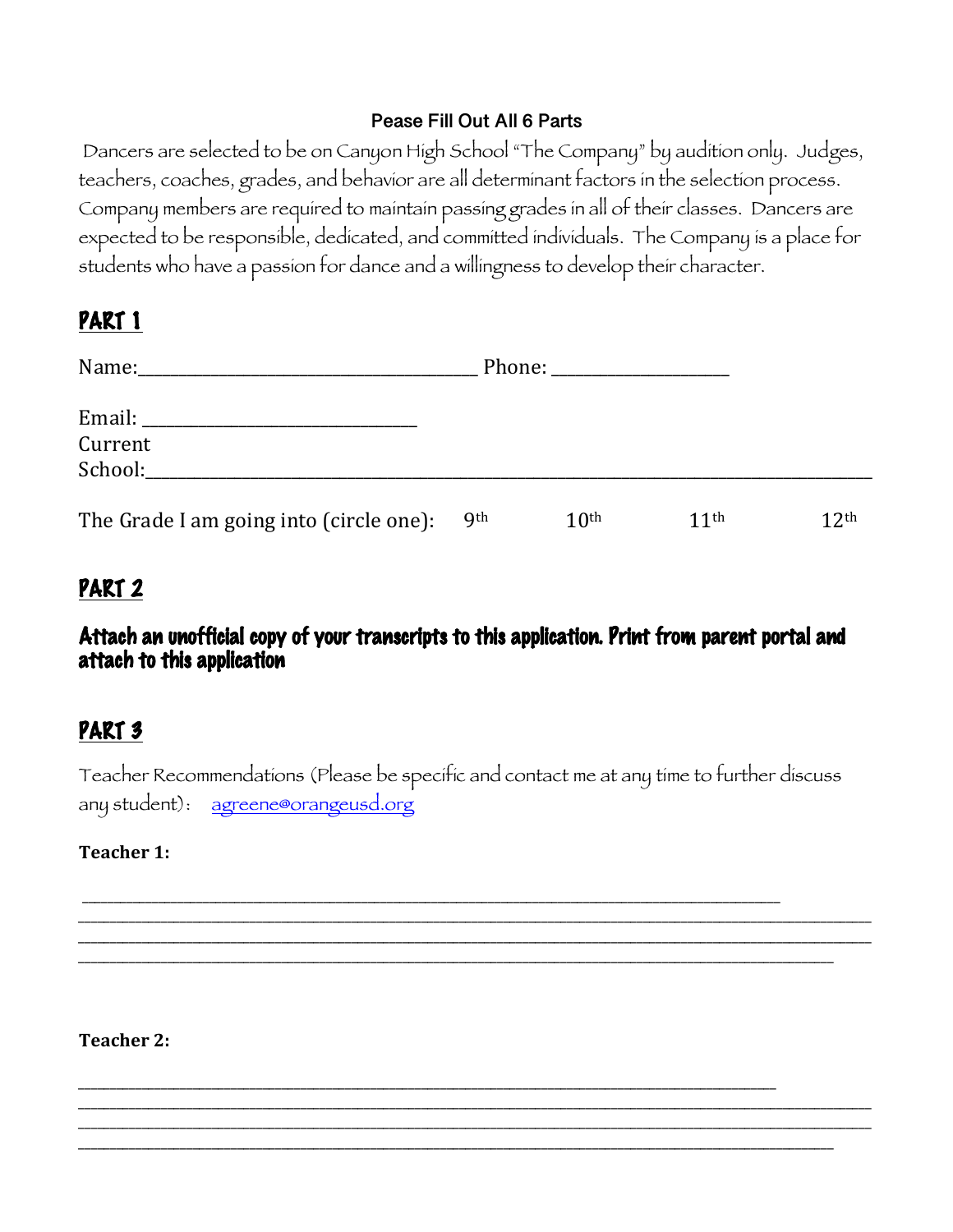### PART 4 DANCE EXPERIENCE

|                        | <b>Studio or School</b> | <b>*Years Studied</b> |
|------------------------|-------------------------|-----------------------|
| <b>Ballet</b>          |                         |                       |
| Lyrical                |                         |                       |
| Jazz                   |                         |                       |
| Hip-Hop                |                         |                       |
| Tap                    |                         |                       |
| <b>Musical Theater</b> |                         |                       |
| <b>Gymnastics</b>      |                         |                       |
| PART 5                 |                         |                       |

Why do you want to be on The Company?

## AUDITION DATE:

Thursday, May 31 (3pm-TBA)- CHS small gym

## PART 6

Parent/Guardian Consent: It is okay with me for my child to participate in the Audition for the Canyon High School "The Company": I understand that the school, directors, and administration assume no responsibility for any accidents or injuries that might occur.

\_\_\_\_\_\_\_\_\_\_\_\_\_\_\_\_\_\_\_\_\_\_\_\_\_\_\_\_\_\_\_\_\_\_\_\_\_\_\_\_\_\_\_\_\_\_\_\_\_\_\_\_\_\_\_\_\_\_\_\_\_\_\_\_\_\_\_\_\_\_\_\_\_\_\_\_\_\_\_\_\_\_\_\_\_\_\_\_\_\_\_\_\_\_\_\_\_\_\_\_\_\_\_\_\_\_\_\_\_\_\_\_\_